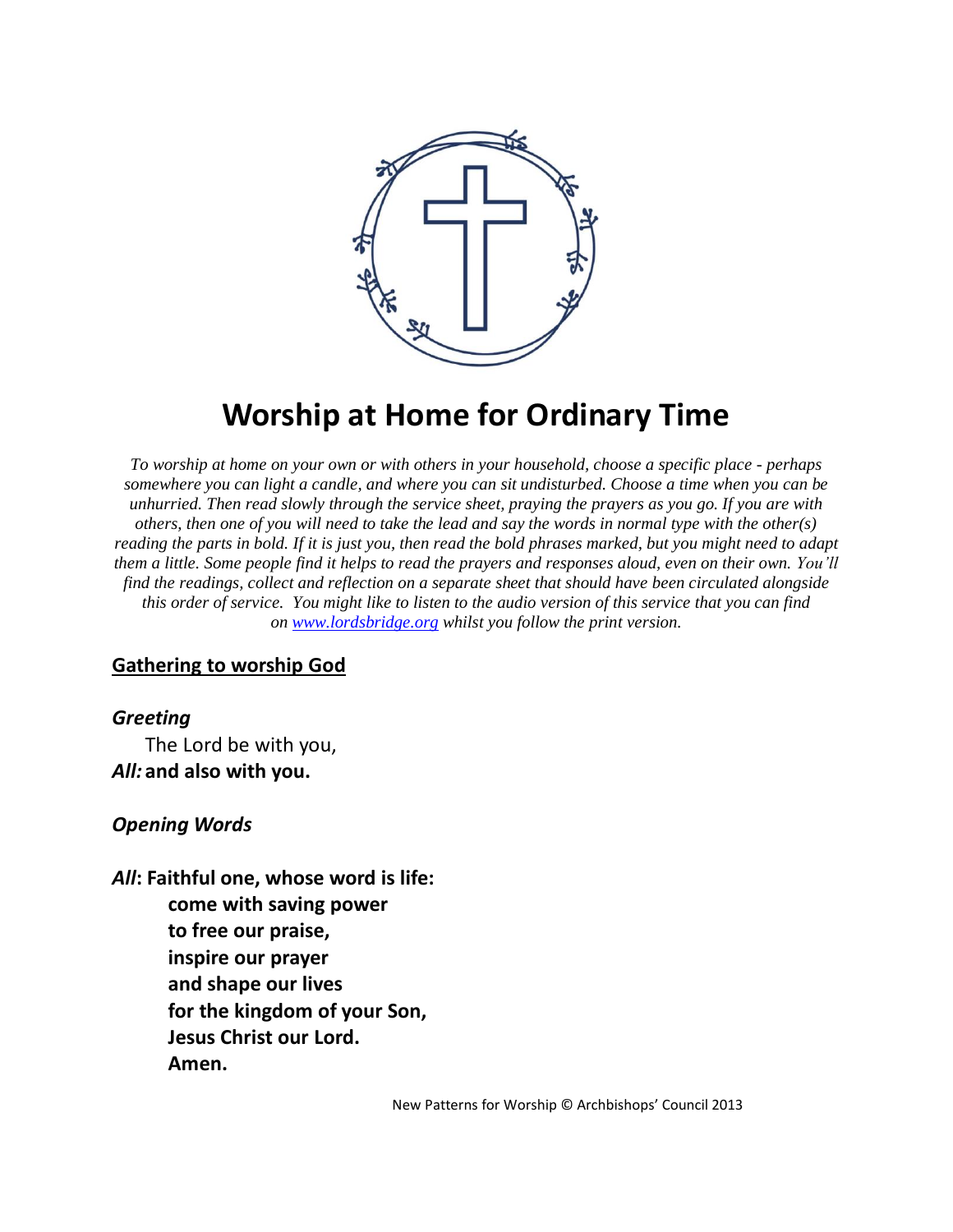# **Words of confession and forgiveness and praise**

Jesus saw the city and wept over it, because it did not recognize the time of God's coming. We confess our part in the self-centredness, blindness and sin of the life of our city/community.

19.41

cf Luke

New Patterns for Worship © Archbishops' Council 2013

In a dark and disfigured world we have not held out the light of life: Lord, have mercy.

#### *All***: Lord, have mercy.**

In a hungry and despairing world we have failed to share our bread: Christ, have mercy.

## *All***: Christ, have mercy.**

In a cold and loveless world we have kept the love of God to ourselves: Lord, have mercy.

## *All***: Lord, have mercy.**

Almighty God, who in Jesus Christ has given us a kingdom that cannot be destroyed, forgive us our sins, open our eyes to God's truth, strengthen us to do God's will and give us the joy of his kingdom, through Jesus Christ our Lord.

New Patterns for Worship © Archbishops' Council 2013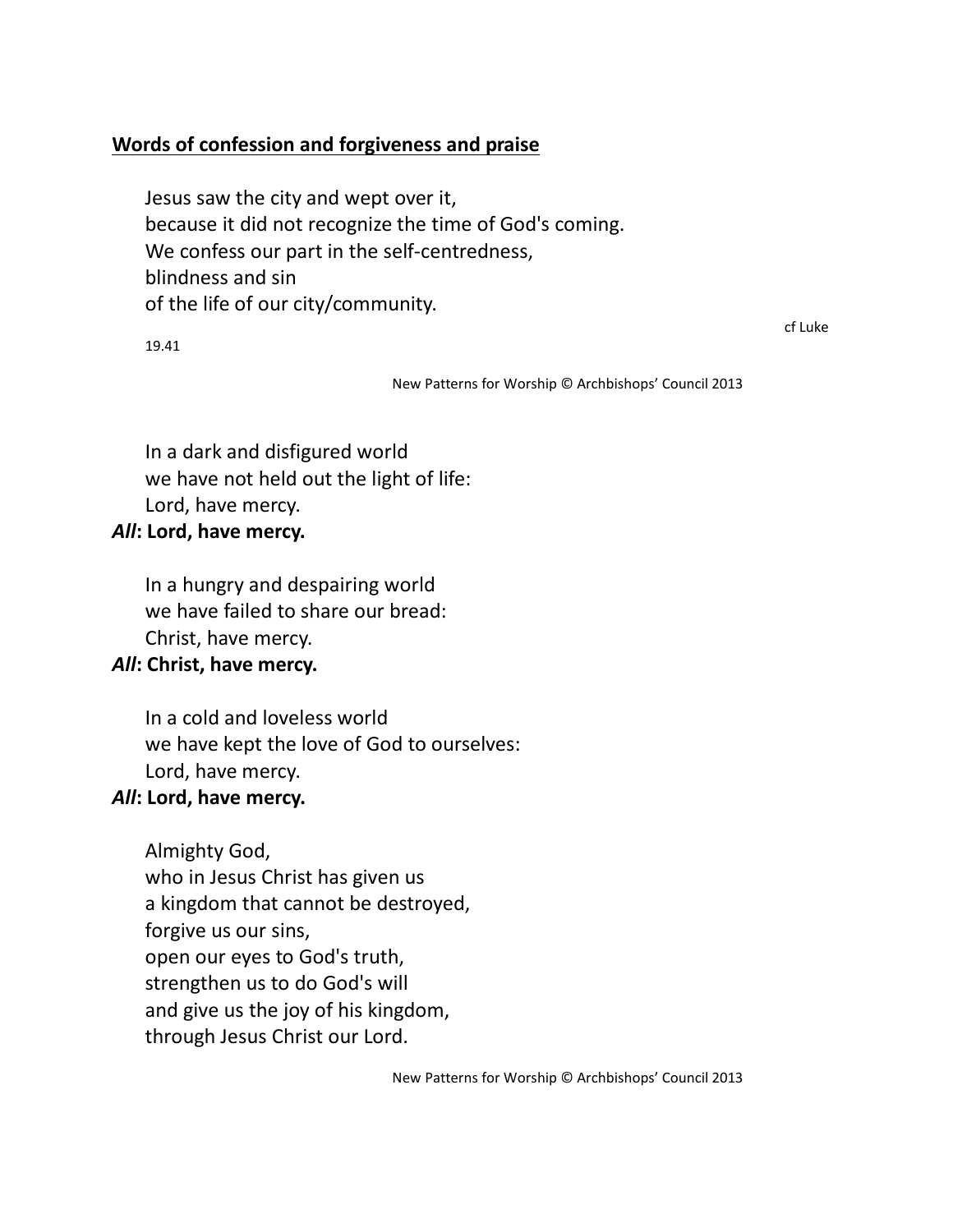## *Words of praise*

Sovereign Lord, creator of heaven and earth and sea, and everything in them,

we are your people, we give you thanks.

## *All***: We praise your holy name.**

You shake us and fill us with your Spirit, you stretch out your hand to heal, to do signs and wonders through the name of Jesus. We are your people, we give you thanks.

## *All***: We praise your holy name.**

Jesus is the author of life, handed over to be killed for us. You raised him from the dead, and made us whole in him. We are your people, we give you thanks.

#### *All***: We praise your holy name.**

Not many of us are wise by human standards, not many are influential, not many of noble birth. We are your people, we give you thanks.

# *All***: We praise your holy name.**

You choose the foolish to shame the wise, you choose the weak to shame the strong, the lowly and despised, so no one may boast before you. We are your people, we give you thanks.

## *All***: We praise your holy name.**

Your strength is made perfect in our weakness. Your grace is enough for us. We are your people, we give you thanks.

## *All***: We praise your holy name.**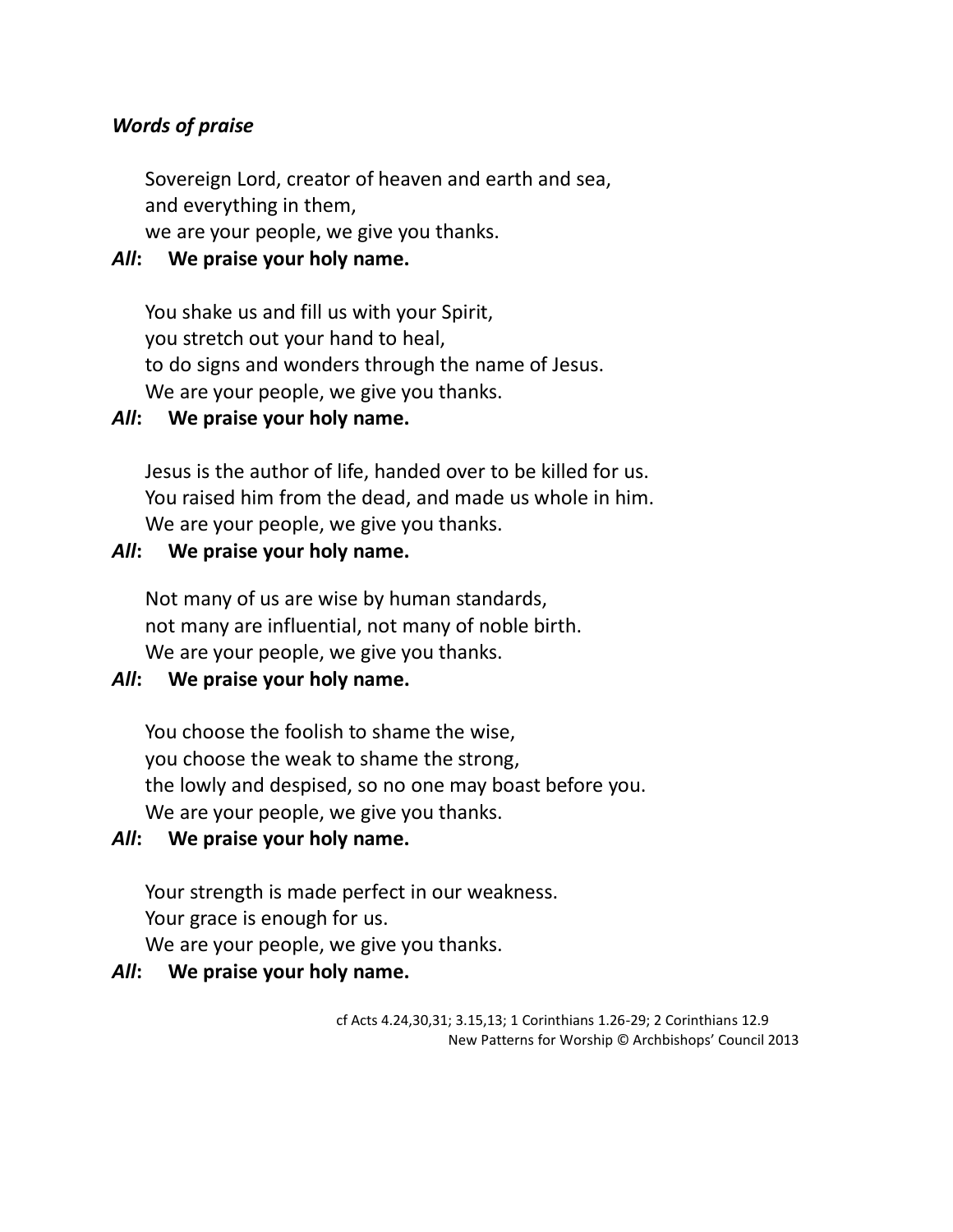## *The Church's Prayer for this Sunday (The Collect)*

*The Collect for the day (found with the readings and reflection)* 

## **Listening and responding to the Word of God**

*(Bible readings and reflection found on a separate sheet)*

# *Affirming our faith*

*All***: I believe in God, the Father almighty, creator of heaven and earth. I believe in Jesus Christ, his only Son, our Lord, who was conceived by the Holy Spirit, born of the Virgin Mary, suffered under Pontius Pilate, was crucified, died, and was buried; he descended to the dead. On the third day he rose again; he ascended into heaven, he is seated at the right hand of the Father, and he will come to judge the living and the dead. I believe in the Holy Spirit, the holy catholic Church, the communion of saints, the forgiveness of sins, the resurrection of the body, and the life everlasting. Amen.**

New Patterns for Worship © Archbishops' Council 2013

# *Prayers for others and ourselves*

Gracious God, rejoicing in your blessing, Trusting in your loving care for all, We bring you our prayers for the world.

We pray first for the created world. For those who rebuild where things have been destroyed, For those who fight hunger, poverty and disease, For those who have power to bring change for the better, And to renew hope.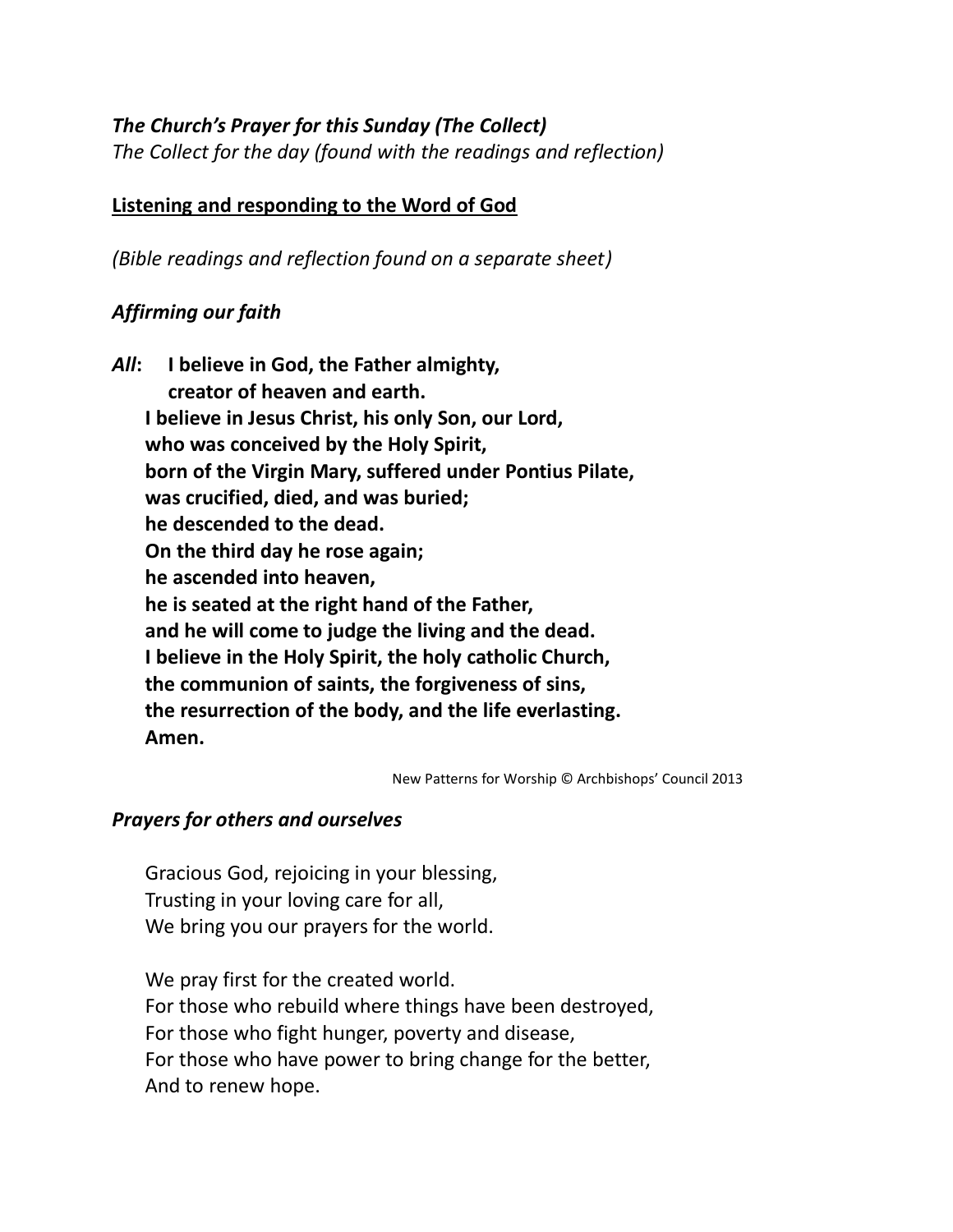Through our lives and by our prayers

#### *All:* **Your kingdom come**

We pray for our country. For those in leadership who frame our laws and shape our common life, Who keep the peace and administer justice, For those who teach and those who heal, And all who serve the community

Through our lives and by our prayers

#### *All:* **Your kingdom come**

We pray for people in need, those for whom life is a bitter struggle, Those whose lives are clouded by death or loss, By pain or disability, by discourage or fear, by fear or rejection.

Through our lives and by our prayers

## *All:* **Your kingdom come**

We pray for those in the circle of friendship and love around us, Children and parents, sisters and brothers, Those whose lives are clouded by death or loss, friends and neighbours, And those especially in our thoughts today.

Through our lives and by our prayers

## *All:* **Your kingdom come**

We pray for the church in its stand with the poor, In its love for the outcast and the ashamed It its service to the sick and neglected, In its proclamation of the gospel in this land and this place.

Through our lives and by our prayers

## *All:* **Your kingdom come**

Your kingdom come in joy and generosity in the small and the large, the ordinary and the special,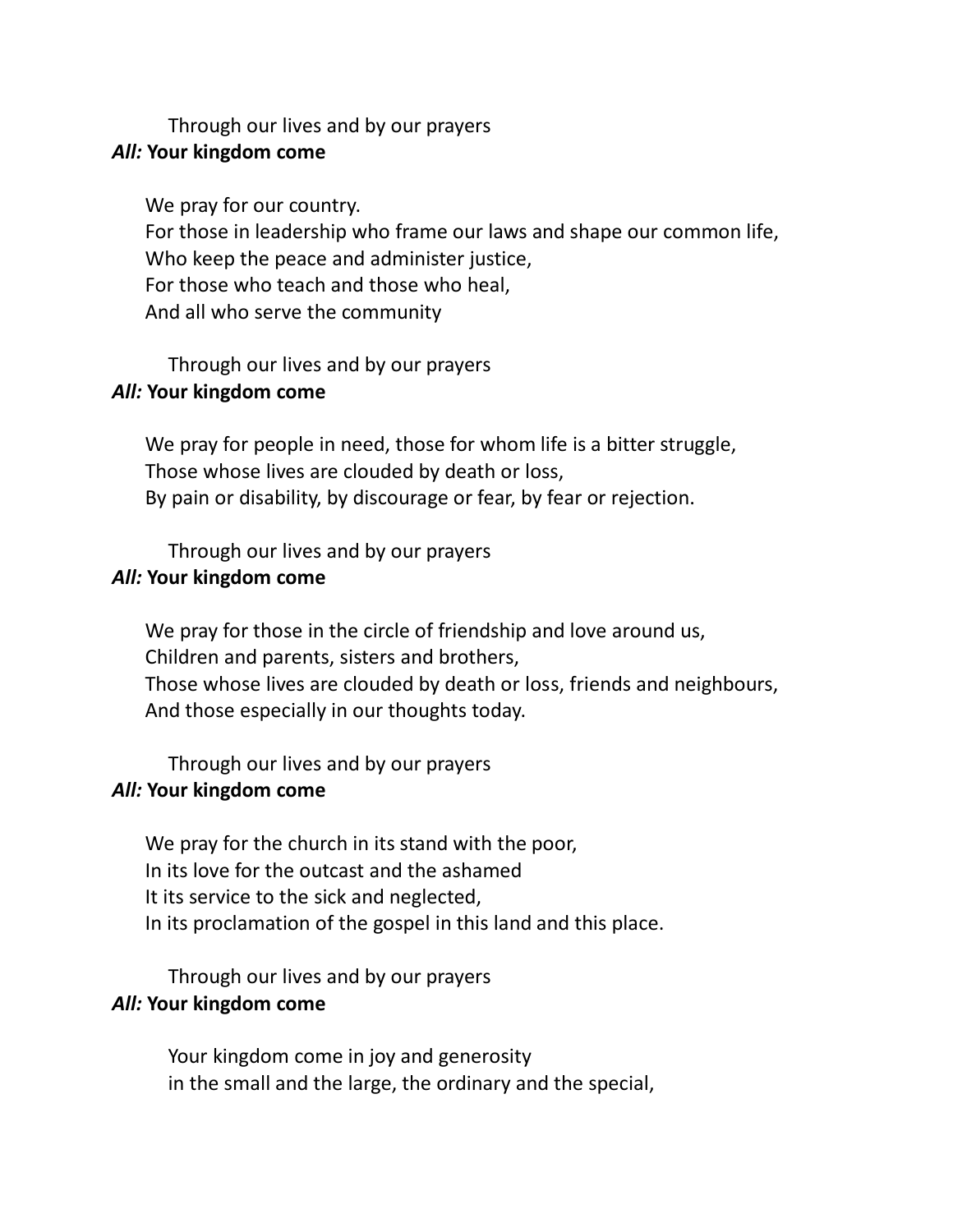and to you be the glory, now and always, *All***: Amen.**

#### *All***: Our Father in heaven,**

**hallowed be your name, your kingdom come, your will be done, on earth as in heaven. Give us today our daily bread. Forgive us our sins as we forgive those who sin against us. Lead us not into temptation but deliver us from evil. For the kingdom, the power, and the glory are yours now and for ever. Amen.**

#### **Going out to serve God**

#### *Closing words*

In gratitude, for this time, we give ourselves again to you.

# *All:* **Take us out to live as changed people because we have been touched by the living Lord and cannot remain the same.**

Ask much from us, expect much from us, enable much by us, encourage many through us.

*All:* **So, Lord, may we live to your glory both as inhabitants of earth and citizens of the commonwealth of heaven. Amen**